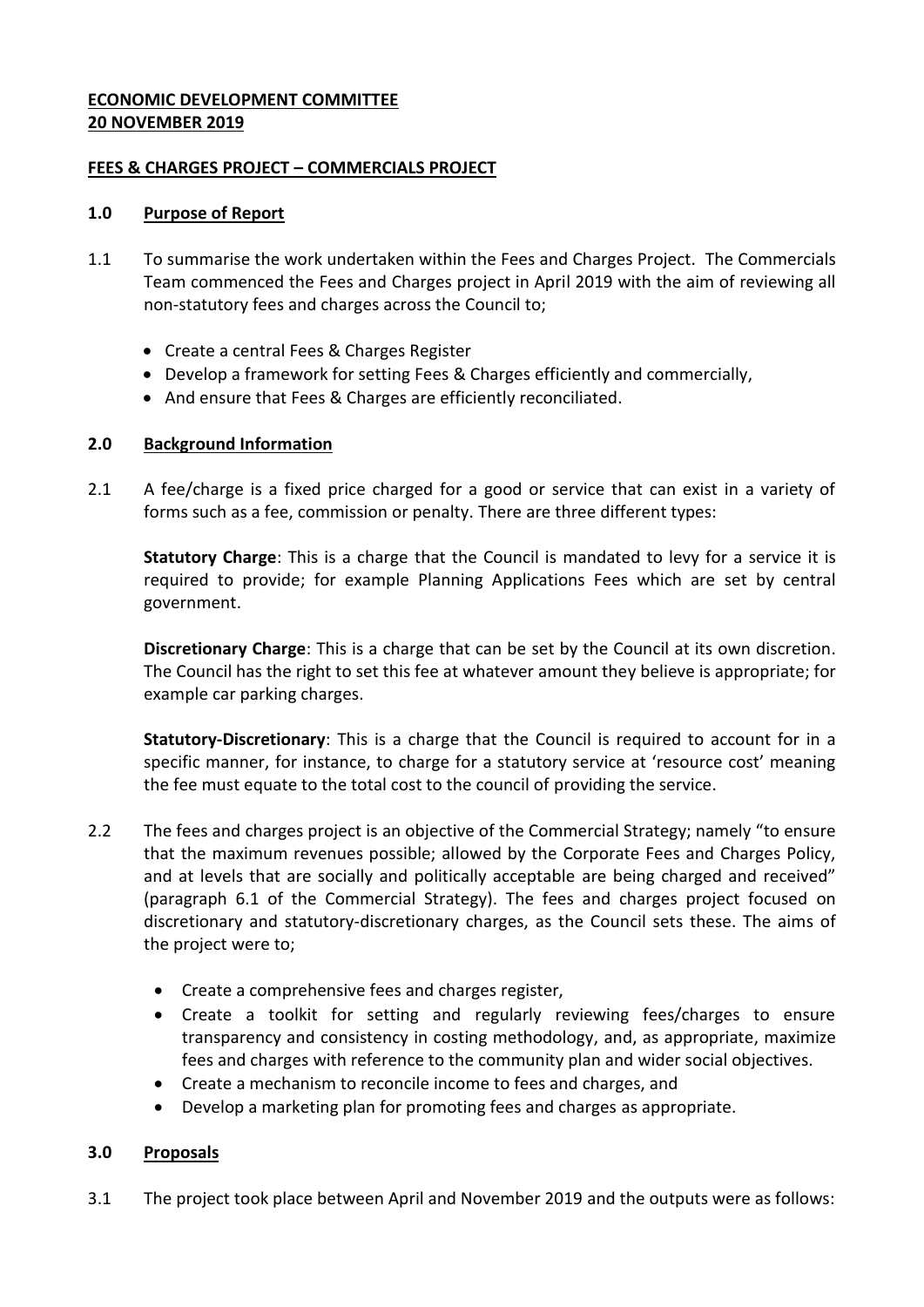## **1. Fees & Charges Register**

The project team gathered the appropriate information and created a register which captures the following details;

- Description of charge
- Cost Centre Code
- Account Code
- Cash Officer Code
- **•** Business Unit
- Committee approved by
- Type (Statutory/ Non-Statutory/ Statutory-Discretionary)
- Methodology (way fee/charge is set)
- Business Unit Notes
- How Customer Pays
- Last 5 years of charges
- Notes

The most important change is the introduction of 'methodology' to capture how the fee/charge is created and the 'notes' column where officers can provide an explanation if required. This would be used if, for example, the most commercial rate had not been proposed, the officer would explain here why a lower fee would be more appropriate by linking to the community plan and wider socio-economic considerations. For example, it may not be appropriate to charge the maximum fee for car parking as this would have implications on town centre growth.

# **2. Fees & Charges Toolkit**

A toolkit (attached at **Appendix 1**) has been created which acts as a guide for officers who are responsible for setting, reviewing or managing fees and charges within the Council. It guides the user through the process of setting and reviewing fees and charges with the aim of ensuring fees are set transparently, consistently and commercially across the Council. The toolkit will embed a commercial approach to charge setting, promote organisational best practice and streamline budget setting.

### **3. Reconciliation and Monitoring**

Each Business Unit is responsible for maintaining a regular reconciliation of their Fees and Charges income with the support of their Accountant. The central fees and charges register ensures the efficiency of this process. With the integration of the New Financial Management System, this will realign the hierarchy of Fees & Charges under a single parental structure. The Business Unit will be responsible, with support from the finance business unit, to monitor the application of the approved fees and collection of income. The comparison of actual income charged and collected to budgeted income will form part of the Council's quarterly performance reporting to senior management and Committee.

### **4. Marketing Plan**

The final action of the project is to create a Marketing Plan for discretional fees and charges to be launched in 2020/21. This marketing plan is in development and will be approved by SLT to be delivered by each business unit as appropriate.